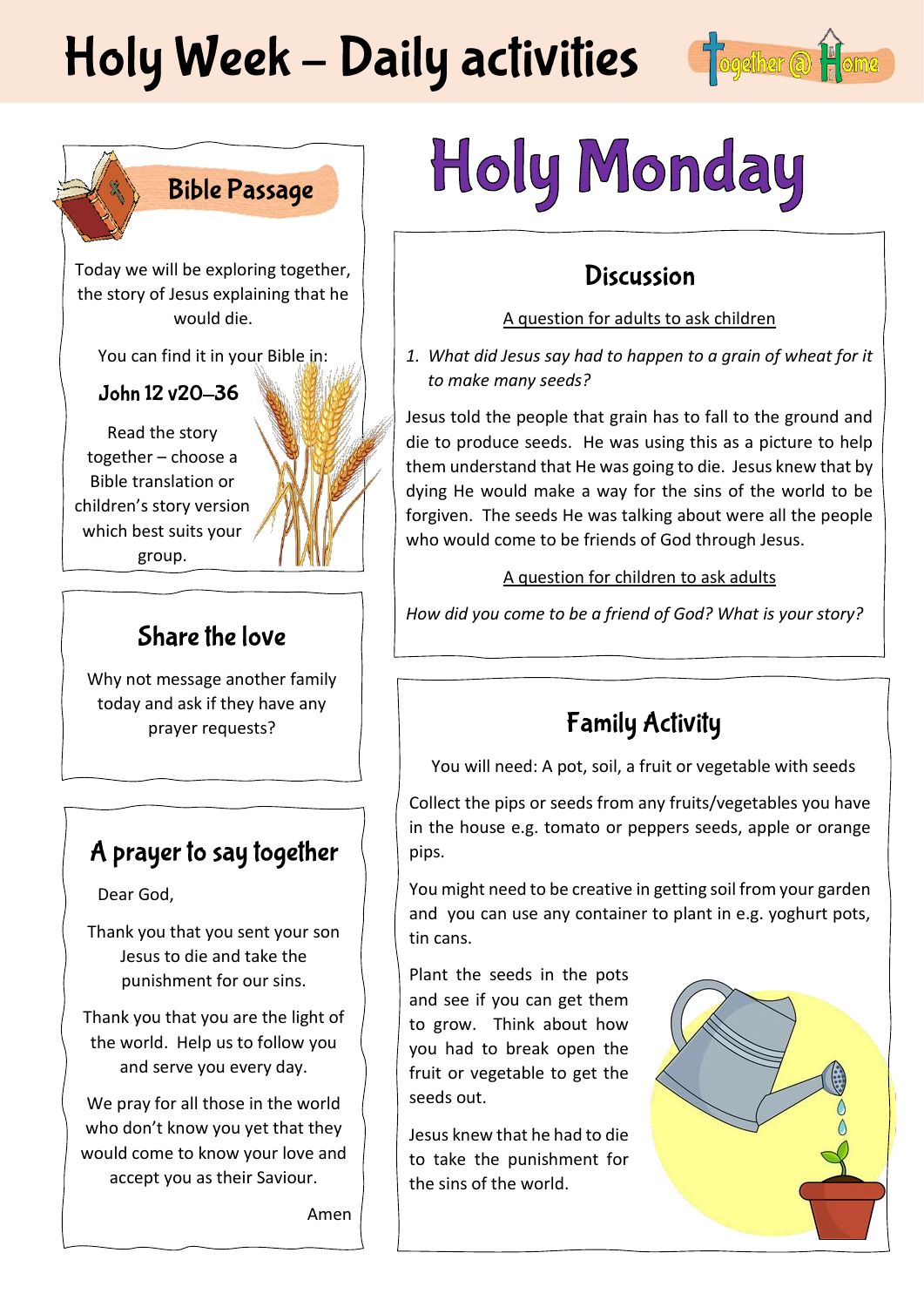# Holy Week - Daily activities fogether @





Today we will be exploring together, the story of Jesus washing his disciples' feet.

You can find it in your Bible in:

John 13 v 1-17

Read the story together – choose a Bible translation or children's story version which best suits your group.



## Serve others

Why not message somebody in your church today and see if there is a way you can serve them remotely?

# A prayer to say together

Dear God,

Thank you that your son Jesus came and lived on the earth as an example for us to follow.

Help us to love and serve others as your son loved and served the world.

Help us to share your love with the world by serving those we meet. May the way we love others speak of your love in the world.

Amen

# Holy Tuesday

# **Discussion**

#### A question for adults to ask children

• *Why do you think Jesus washed his disciples' feet?*

Washing feet was not an unusual thing in Jesus' time because the ground was dusty, and most people wore sandals, when you had a guest in your house you might offer to wash their feet. Jesus wanted to teach his disciples a lesson – to help them understand what it means to love and serve others. Jesus lived his life as an example for us to follow of how to share God's love with others.

#### A question for children to ask adults

*Can you think of a time when somebody did something for you that you were not expecting that blessed or encouraged you?*

# **Family Activity 1**

You will need: A bowl of warm water, towels, soap.

Take some time to wash each other's feet – while you are doing it share with one another some of the things that you love most about the person who is having their feet washed.



# **Family Activity 2**

Jesus told his disciples to follow his example. To love each other in the same way that He had loved them.

Play a game of 'follow the leader' taking it in turns to be the leader and have everybody else copy you.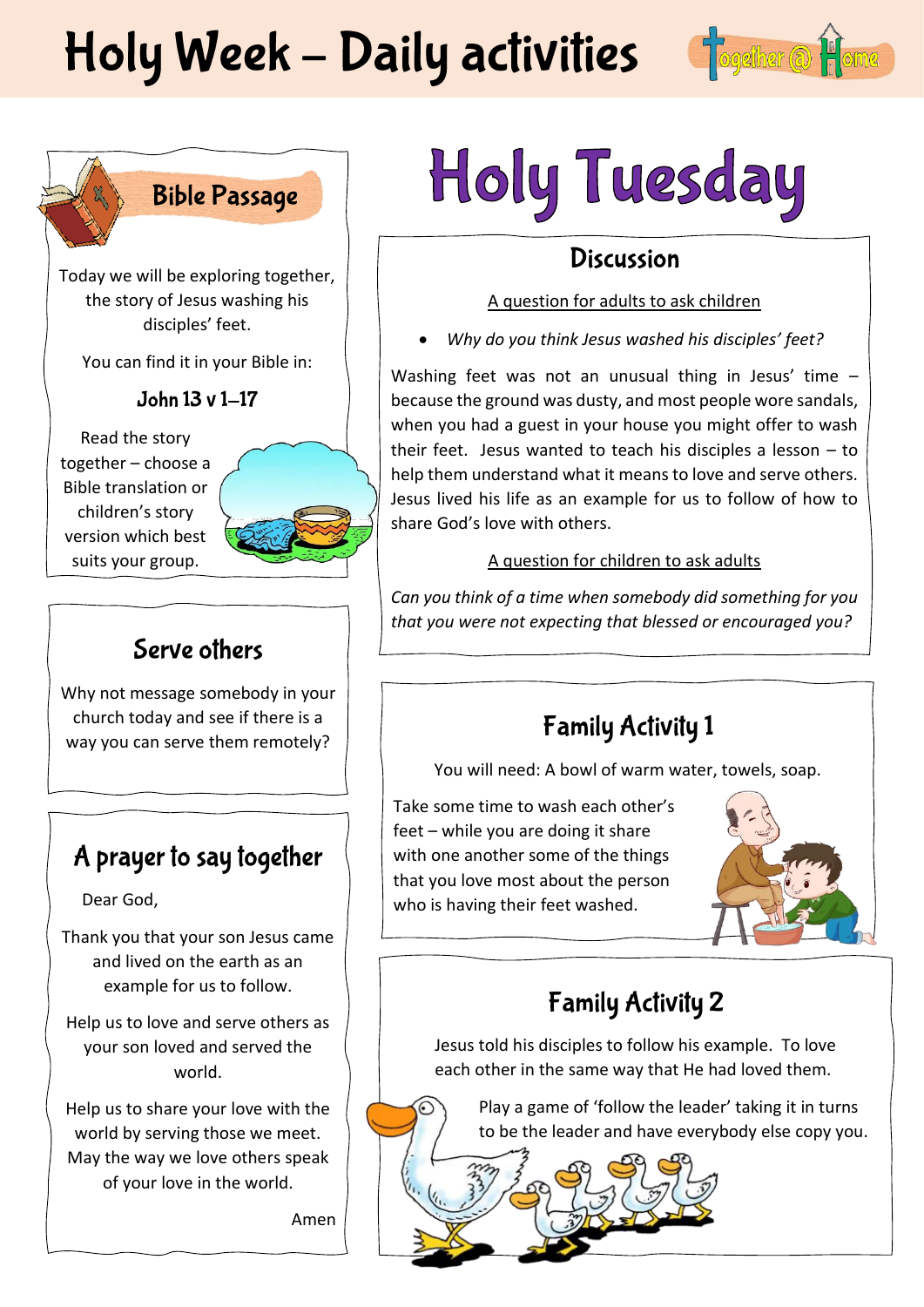# Holy Week - Daily activities fogether@







Today we will be exploring together, the story of Jesus talking about being betrayed

You can find it in your Bible in:

#### John 13 v 18-35

Read the story together – choose a Bible translation or children's story version which best suits your group.



### Share the love

Why not write some messages of love and encouragement for other families that you know?

# A prayer to say together

Dear God,

Thank you that you are a forgiving God; that no mistake we make cannot be forgiven by you.

Help us to love others and forgive them just as you have forgiven us.

We pray for those who have been let down and hurt in the past that they would come to know you and your love that never fails.

Amen

# Holy Wednesday

### **Discussion**

#### A question for adults to ask children

- *How do you think Jesus felt when he knew that Judas would betray him?*
- *How do you think the other disciples felt when Jesus gave the bread to Judas?*

At the beginning of the passage we know that Jesus was troubled, but even though he was struggling with what he knew had to happen he still was open and shared it with his friends. Jesus' love for us continues when we make mistakes or let God down. Even as he was being betrayed Jesus was encouraging his followers to love one another as He loved them.

#### A question for children to ask adults

*Can you think of a time when somebody let you down? How did it make you feel?* 

# **Family Activity**

You will need: Paper and pens

We sometimes call the Wednesday before Easter "Spy Wednesday" as we remember the betrayal of Jesus. Use the code below to write each other messages of love and encouragement. Maybe you could even deliver them 'spystyle' slipping them into a pocket or drawer!

| a                         | $\mathbf b$             | $\mathbf c$           | d                        | e                         |                   | g              | h       |      |   |
|---------------------------|-------------------------|-----------------------|--------------------------|---------------------------|-------------------|----------------|---------|------|---|
|                           | $\boldsymbol{\epsilon}$ | %                     | $=$                      | $\widetilde{\phantom{a}}$ | $\hat{\diamond}$  | $\overline{O}$ | 冋       | `ه ′ | ╬ |
|                           |                         |                       |                          |                           |                   |                |         |      |   |
| $\boldsymbol{\mathsf{k}}$ |                         | m                     | n                        | $\bullet$                 | p                 | q              |         | S    |   |
| $\mathbf{\underline{M}}$  | $\Theta$                | $\boldsymbol{\nabla}$ | $\mathsf{O}$             | ൿ                         | ●                 | $\bf \Phi$     | $\odot$ |      | Δ |
|                           |                         |                       |                          |                           |                   |                |         |      |   |
| $\mathbf{u}$              |                         | W                     | $\underline{\mathbf{x}}$ |                           | $\mathbf{z}$      |                |         |      |   |
| $\frac{1}{2}$             |                         |                       | $\overline{\leftarrow}$  | $\uparrow$                | $\overline{\div}$ |                |         |      |   |
|                           |                         |                       |                          |                           |                   |                |         |      |   |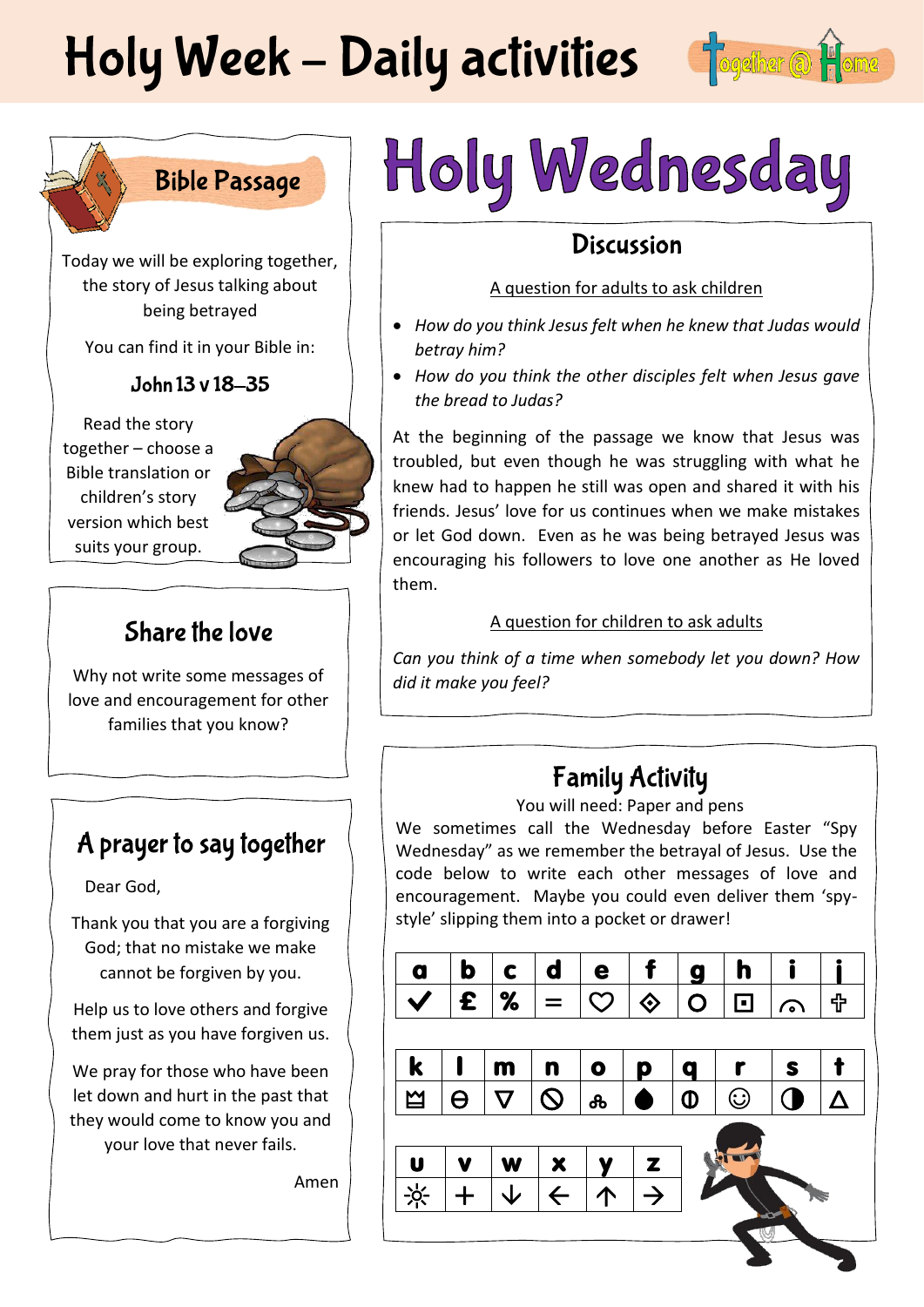# Holy Week - Daily activities fogether @



# **Bible Passage**

Today we will be exploring together, some of the things that Jesus said to his disciples before he was arrested.

You can find it in your Bible in:

#### John 14 v 1-41

Read the story together – choose a Bible translation or children's story version which best suits your group.



## Wait on God

Why not spend some time waiting on God, ask the Holy Spirit to fill you afresh and help you to hear from God?

# A prayer to say together

Dear God,

Thank you that you gave us a helper, so that we can live our lives for you and love others as you did.

Thank you that when we find things difficult or there are things we don't understand we can call on the Holy Spirit for help.

Thank you that you made a way for anybody who knows you to go to heaven one day.

Amen

# Maundy Thursday

### **Discussion**

#### A question for adults to ask children

• *How do you think the disciples felt listening to Jesus?*

Jesus had told the disciples that he was going to die but that he would also come back to life, but they still didn't understand. Jesus knew that even after his death and resurrection there would be lots of work for his followers to do sharing God's love with other people. Jesus promised a helper, the Holy Spirit to be with us and help us to live for God and share God's love with others.

#### A question for children to ask adults

*Can you think of a time when the Holy Spirit helped you?*

*Can you think of a time when you helped somebody else come to know God as their friend?*

# **Family Activity 1**

Play a game of 'Hide and Seek' together, take it in turns to be the person who counts and looks for everybody. Use this as a reminder that Jesus was going away but he had promised to return.



# **Family Activity 2**

After his death and resurrection Jesus knew he would be going to heaven to be with Father God. Draw a picture together of what you think heaven looks like.

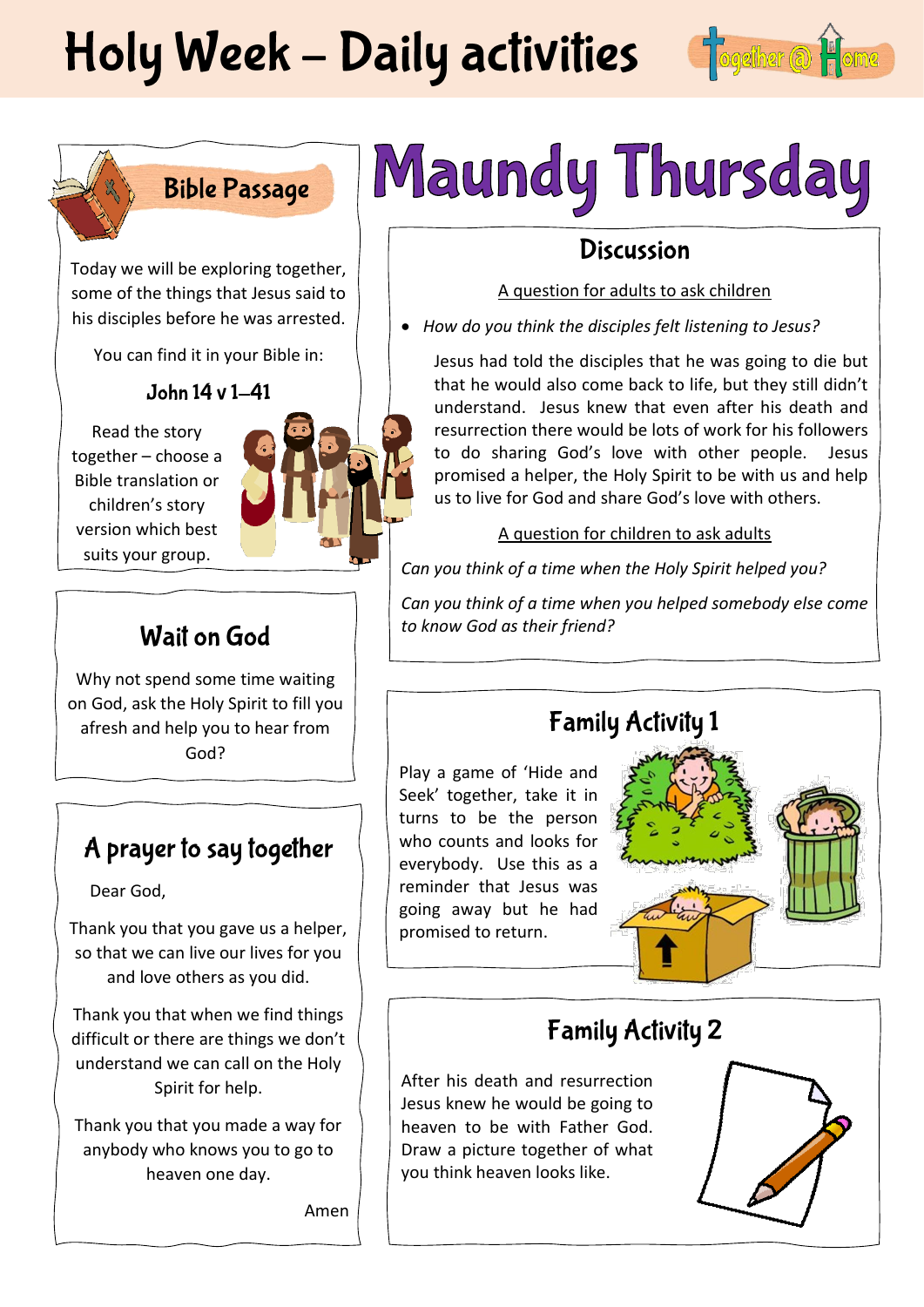# Holy Week - Daily activities



# **Bible Passage**

Today we will be exploring together, the story of Jesus' death on the cross.

You can find it in your Bible in:

#### John 18 v 1-19 v 42

Read the story together – choose a Bible translation or children's story version which best suits your group.



# Say sorry

Why not spend some time praying and saying sorry to God for any mistakes you know you have made this week?

# A prayer to say together

Dear God,

I am sorry for the mistakes I have made, for the times when I have made bad choices or been disobedient.

Thank you that you sent your son Jesus to die on the cross for us.

Thank you that when Jesus died on the cross, he took the punishment for all my mistakes and all the mistakes of the world.

Amen

# **Good Friday**

### **Discussion**

A question for adults to ask children

• *Why did Jesus have to die?*

It seems strange that we call the day when we remember Jesus dying "Good Friday" but for God's amazing Good news plan to happen Jesus first had to die. When Jesus died he had never done anything wrong but he took the punishment that should have been ours. The punishment for all our mistakes

#### A question for children to ask adults

*What is the messiest you have ever been? How did you get cleaned up?*

We have all made mistakes and messed up and our messy sins stop us from coming close to God who is perfect and pure. When Jesus died on the cross, he made a way for all our mistakes to be forgiven so that we can come close to God.

# **Family Activity**

You will need: Any craft materials you have around the house

Use whatever craft materials you have around the house to create your own crowns. Decorate them and wear them together.

Use them as a reminder of the crown of thorns that Jesus was forced to wear. The people were laughing at Jesus when they called him the 'King of the Jews' but we know that the truth that Jesus is the King of Kings.

As children of God we all deserve to wear a crown – we are precious and royal too!